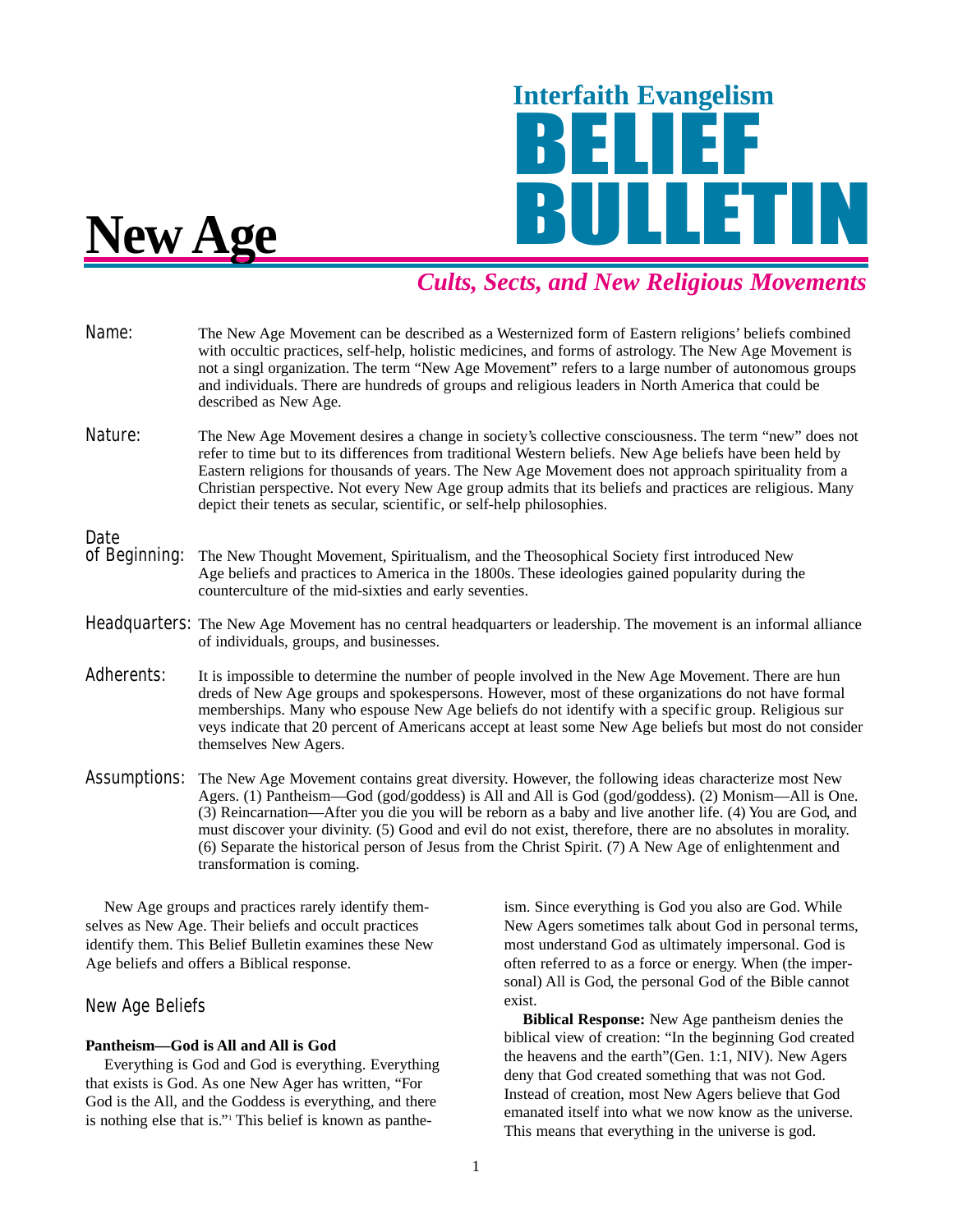New Agers treasure the teachings of pantheism because it means that they also are gods/goddesses. This teaching, however, loses much of its appeal when it is pointed out that the rat rummaging through the garbage is also God according to pantheism. If pantheism is true then it means that even garbage is God. It means that a slug is God. It means that a worm in an apple is God. It means that maggots are God.

Another problem with pantheism is that God ultimately must be understood as impersonal and not as a personal being. If this is true, it means that the impersonal must be greater than (or at least the same value as) the personal. But even New Agers find it very difficult to live as if this is true. They tend to value animals as having more value than an impersonal rock. They tend to value their families as having more value than a plant. When New Agers live as if the personal is of more value than the impersonal, they act as if the teachings of the Bible, and not pantheism, are true. The God of the Bible is a personal God distinct from His creation.

The Bible issues strong warnings to those who confuse God with His creation. "Although they claimed to be wise, they became fools and exchanged the glory of the immortal God for images made to look like mortal man and birds and animals and reptiles" (Rom. 1:22-23, NIV).

Both our experiences of reality and the teachings of the Bible contradict the New Age belief that we are God. We encounter problems. Things do not always go our way. People do not always treat us fairly and honestly. Sorrow and trouble sometimes come our way.

The Bible teaches that while humanity was created in the image of God, mankind is not and never will be God (see Gen. 1:26-27). Isaiah 43:10 (NIV) says, "'You are my witnesses,' declares the Lord, 'and my servant whom I have chosen, so that you may know and believe me and understand that I am he. Before me no god was formed, nor will there be one after Me.'"

#### **Monism—All is One**

Everything that exists is One. All distinctions (including your sense of being distinct from everyone and everything else) are really illusions. The belief that All is One is closely related to the New Age tenet that everything is God. According to his book Conversations with God, Neale Donald Walsch states, "The first step in finding that we are not apart from God is finding that we are not apart from each other, and until we know and realize that all of us are One, we cannot know and realize that we and God are One."2

**Biblical Response:** Both our experience of reality and the teachings of the Bible contradict the belief that "all is one."

We experience ourselves as different from others. We perceive and treat our children differently from the offspring of others. Even New Agers find it difficult to live life as if "all is one." They treat their mates differently than they do someone else's spouse.

The teachings of the Bible agree with our experience of reality. The Bible indicates that the reason we do not experience life as being one is because all is not one. God has created a universe that contains objects that are both unique and precious. We experience ourselves as different from others because God has created us as unique beings distinct from other things and people. "For by him all things were created: things in heaven and on earth, visible and invisible, whether thrones or powers or rulers or authorities; all things were created by him and for him" (Col. 1:16, NIV).

# **Reincarnation—After we die we will be reborn as a baby and live another life**

Then we will die and be reborn again starting the process all over. These cycles of birth, life, and death are necessary in order to lose the illusion of separateness from the All. We progress toward this Oneness by acquiring positive karma. Karma is the fruit of our life and actions that are carried by the soul to its next life. Positive karma advances us toward realizing unity with the All. Negative karma prolongs the time needed to realize this unity. In traditional Hinduism, negative karma can cause us to come back as a lower life from.

**Biblical Response:** The Bible denies the possibility of reincarnation. "Just as man is destined to die once, and after that to face judgment . . ." (Heb. 9:27, NIV). Since people will experience only one physical death, reincarnation cannot be true.

Reincarnation is a form of works salvation. The Bible rejects salvation through works (of any kind) as impossible. Romans 11:6 (NIV) says, "And if by grace, then it is no longer by works; if it were, grace would no longer be grace." Likewise Ephesians 2:8-9 stresses that salvation from sin and its external consequences is a gift that God gives freely. Sin does not result in reincarnation but in death. "For the wages of sin is death, but the gift of God is eternal life in Christ Jesus our Lord" (Rom. 6:23, NIV).

The Bible teaches resurrection not reincarnation. Jesus declared, "I tell you the truth, a time is coming and has now come when the dead will hear the voice of the Son of God and those who hear will live" (John 5:25, NIV).

#### **People Are Divine**

Many New Agers teach that our sensation of existing as finite creatures is an illusion. Humanity has forgotten that it is divine. As a result, people need to become enlightened about their true divinity in order to experientially become one with the All.

Exercises intended to transform consciousness can help one attain enlightenment. Techniques such as yoga, meditation, past-life regression, soul travel, and channeling spiritual guides may help one achieve enlightenment.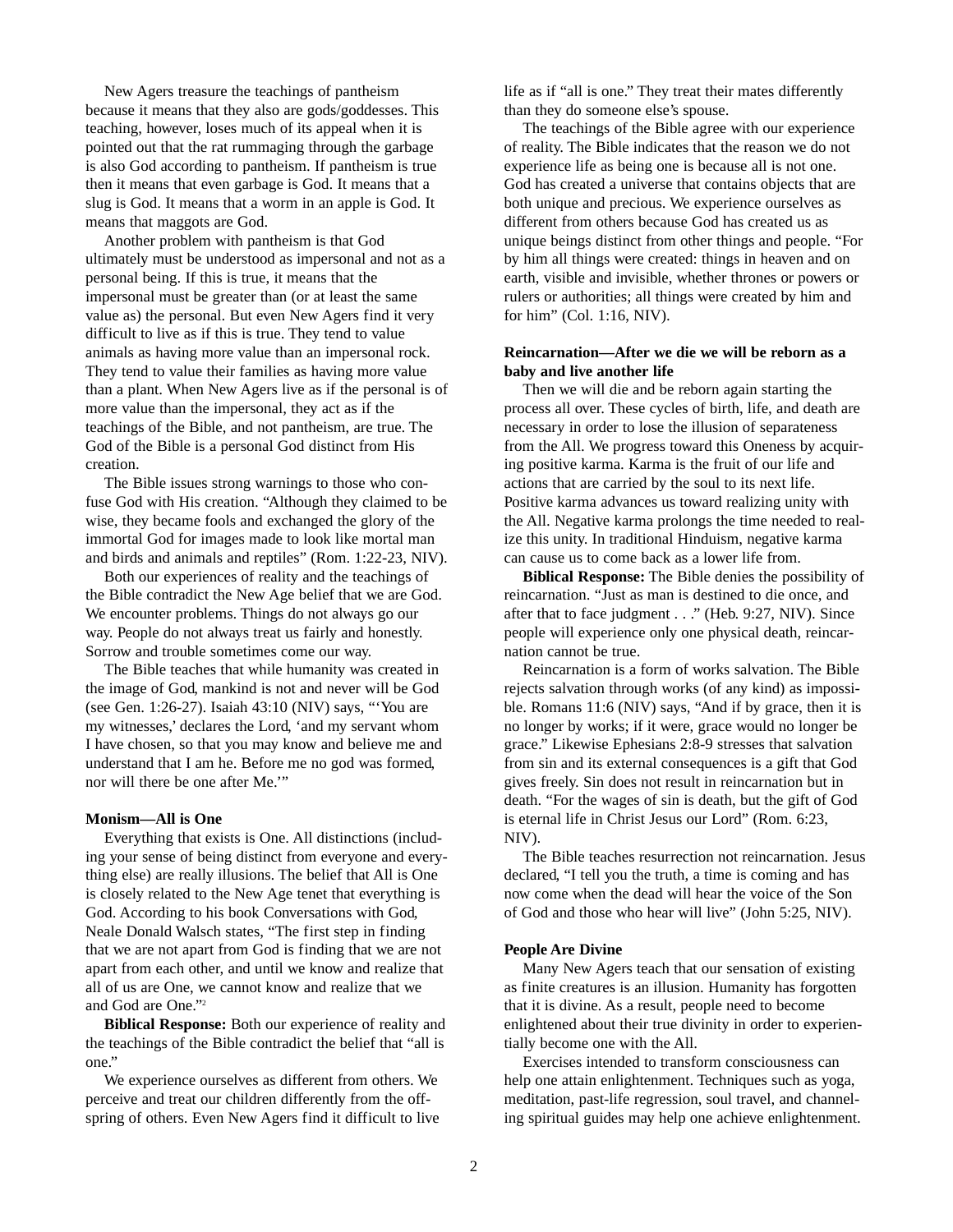The New Age gospel calls not for faith in Jesus Christ, but rather for a shift in consciousness. This change of consciousness will only be achieved when you "stop seeing God as separate from you, and you as separate from each other."3

**Biblical Response:** The reason even New Agers experience life as if they were finite creatures is because they are limited and not divine beings. The real illusion is the New Age teaching they are divine, not the sense of finiteness that everyone experiences.

Humanity's problem is sin, not ignorance of divinity. While human beings have been created in the image of God, they are not divine (see Gen. 1:26-27). The Bible teaches that "all have sinned and fall short of the glory of God" (Rom. 3:23, NIV). The only solution to the human predicament is faith in Jesus Christ as Lord and Savior.

Many of the consciousness-altering techniques used by New Agers are occultic and forbidden by the Bible. God condemns the use of divination, sorcery, witchcraft, magical spells, mediums, and spiritualists (see Deut. 18:9-12).

### **Morality Is Relative**

Since all is One there is no difference between good and evil, right or wrong. For the New Ager there is no such thing as evil.<sup>4</sup> Some New Agers even deny that Hitler's actions were evil. "The real issue is whether Hitler's actions were 'wrong.'Yet I have said over and over again that there is no 'right' or 'wrong' in the universe. A thing is not intrinsically right or wrong. A thing simply is."<sup>5</sup> Some New Agers would even assert that evil comes from God. As writer Benjamin Creme states, "Of course, yes, the forces of evil are part of God. They are not separate from God. Everything is God. There is nothing else in fact but God. The forces of evil on this planet receive their energy from the cosmic astral plane."6

**Biblical Response:** The sense that there is a distinction between right and wrong is universal. New Agers try to explain evil by denying its reality. But in order to deny the existence of evil they must also deny the validity of goodness. They not only deny the Bible, which condemns certain actions as wrong, but also their own consciences.

The belief that there is no difference between right and wrong is illogical because it contradicts itself. Its adherents claim it is right to believe there is no right or wrong. But if there is no right or wrong, then how can it be right to believe that there is no right or wrong? Both the Bible and our life experiences support the Christian teaching that there is a distinction between good and evil, right and wrong. Also, the Bible clearly indicates that God is not the source of evil (see Jas. 1:13).

#### **Separate the Man Jesus from the Christ Spirit**

New Agers claim Jesus is not the only Christ. Jesus was one of several great teachers who obtained the Christ Spirit (self-actualization of one's deity). As Walsch puts

it, "Many have achieved such consciousness. Many have been Christed (sic), not just Jesus of Nazareth."7

Some New Agers also claim that the church has corrupted the teachings of Jesus. They believe that Jesus traveled to India and studied Hinduism before beginning His public ministry. He was rejected and crucified because of His Hindu teachings.

**Biblical Response:** When New Agers use the term Christ to refer to a divine consciousness or spirit they give it a meaning not found in the Bible. Christ is a Greek term that means "anointed one." The New Testament uses the term to designate Jesus as the promised Messiah of the Old Testament. Jesus warned His followers to be on guard against false teachers who would proclaim false Christs (see Matt. 24:24-25). The New Age view of the Christ Consciousness is one of these false Christs. The Jesus of the Bible is unique. He is God's one and only Son (see John 3:16).

# **A New Age of Enlightenment and Transformation Is Coming**

New Agers believe the universe is evolving. Our world is about to undergo a transformation to a higher level. This change will be brought about by a shift in human consciousness toward New Age paradigms.

**Biblical Response:** A new world is coming, not a leap to a higher level, but the second coming of Jesus Christ. "God, in His own time and in His own way, will bring the world to its appropriate end. According to His promise, Jesus Christ will return personally and visibly in glory to the earth; the dead will be raised; and Christ will judge all men in righteousness"8 (see 1 Thess. 4:14-18). The unrighteous will be consigned to hell and the righteous will dwell forever in heaven with the Lord (Phil. 3:20-21; 2 Pet. 3:7).

## Sharing Jesus with New Agers

- 1. Share about the personal relationship you have with God through faith in Jesus Christ. Tell about the difference that God makes in your life.
- 2. Ask the New Ager what he or she believes about God and Jesus Christ. Listen to their answers. There is a lot of diversity in the New Age Movement. Not all New Agers believe the same things. Start your witness from where they are.
- 3. Lovingly share with New Agers some of the implications of their belief system. For example, many New Agers do not realize that one implication of pantheism is that God is impersonal. Also, one of the implications of their belief in karma and reincarnation is that there are no innocent sufferers.
- 4. Since the New Age belief system denies our experience of reality, it is hard for New Agers to live as if what they believe is true. Gently point out the inconsistencies between what they claim to believe and how they actually live. For example, many New